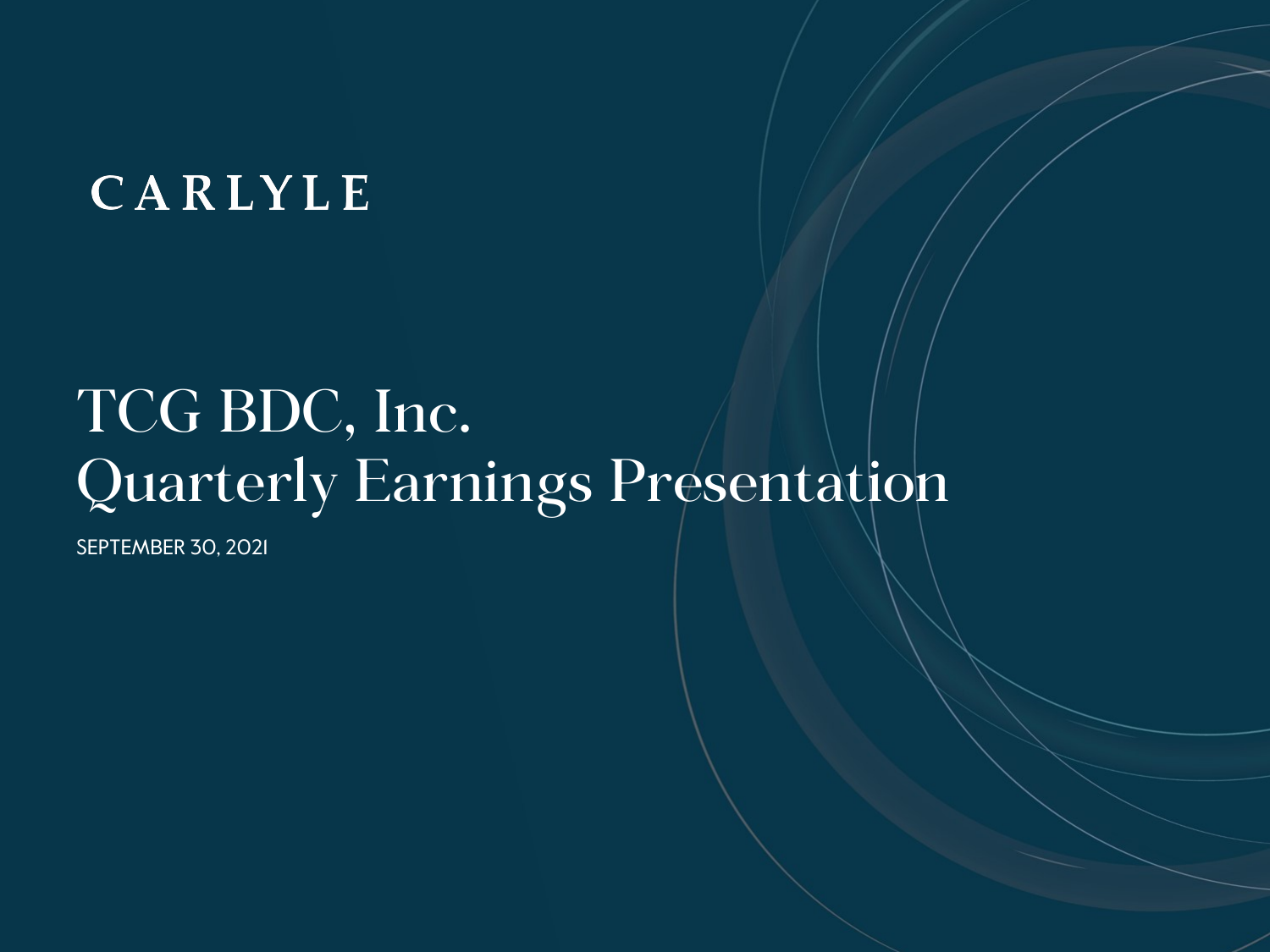### **Disclaimer and Forward-Looking Statement**

This presentation (the "Presentation") has been prepared by TCG BDC, Inc. (together with its consolidated subsidiaries, "we," "us," "our," "TCG BDC" or the "Company") (NASDAQ: CGBD) and may only be used for informational purposes only. This Presentation should be viewed in conjunction with the earnings conference call of the Company held on November 3, 2021 and the Company's Annual Report on Form 10-K for the year ended December 31, 2020. The information contained herein may not be used, reproduced, referenced, quoted, linked by website, or distributed to others, in whole or in part, except as agreed in writing by the Company.

This Presentation does not constitute a prospectus and should under no circumstances be understood as an offer to sell or the solicitation of an offer to buy our common stock or any other securities nor will there be any sale of the common stock or any other securities in any state or jurisdiction in which such offer, solicitation or sale would be unlawful prior to the registration or qualification under the securities laws of such state or jurisdiction.

This Presentation provides limited information regarding the Company and is not intended to be taken by, and should not be taken by, any individual recipient as investment advice, a recommendation to buy, hold or sell, or an offer to sell or a solicitation of offers to purchase, our common stock or any other securities that may be issued by the Company, or as legal, accounting or tax advice. An investment in securities of the type described herein presents certain risks.

This Presentation may contain forward-looking statements that involve substantial risks and uncertainties. You can identify these statements by the use of forwardlooking terminology such as "anticipates," "believes," "expects," "intends," "will," "should," "may," "plans," "continue," "believes," "seeks," "estimates," "would," "could," "targets," "projects," "outlook," "potential," "predicts" and variations of these words and similar expressions to identify forward-looking statements, although not all forward-looking statements include these words. You should read statements that contain these words carefully because they discuss our plans, strategies, prospects and expectations concerning our business, operating results, financial condition and other similar matters. We believe that it is important to communicate our future expectations to our investors. There may be events in the future, however, that we are not able to predict accurately or control. You should not place undue reliance on these forward-looking statements, which speak only as of the date on which we make them. Factors or events that could cause our actual results to differ, possibly materially from our expectations, include, but are not limited to, the risks, uncertainties and other factors we identify in the sections entitled "Risk Factors" and "Cautionary Statement Regarding Forward-Looking Statements" in filings we make with the Securities and Exchange Commission (the "SEC"), and it is not possible for us to predict or identify all of them. We undertake no obligation to update or revise publicly any forward-looking statements, whether as a result of new information, future events or otherwise, except as required by law.

Information throughout the Presentation provided by sources other than the Company (including information relating to portfolio companies) has not been independently verified and, accordingly, the Company makes no representation or warranty in respect of this information.

The following slides contain summaries of certain financial and statistical information about the Company. The information contained in this Presentation is summary information that is intended to be considered in the context of our SEC filings and other public announcements that we may make, by press release or otherwise, from time to time. We undertake no duty or obligation to publicly update or revise the information contained in this Presentation.

TCG BDC is managed by Carlyle Global Credit Investment Management L.L.C. (the "Investment Adviser"), an SEC-registered investment adviser and a wholly owned subsidiary of The Carlyle Group Inc. (together with its affiliates, "Carlyle").

This Presentation contains information about the Company and certain of its affiliates and includes the Company's historical performance. You should not view information related to the past performance of the Company as indicative of the Company's future results, the achievement of which is dependent on many factors, many of which are beyond the control of the Company and the Investment Adviser and cannot be assured. There can be no assurances that future dividends will match or exceed historical rates or will be paid at all. Further, an investment in the Company is discrete from, and does not represent an interest in, any other Carlyle entity. Nothing contained herein shall be relied upon as a promise or representation whether as to the past or future performance of the Company or any other Carlyle entity.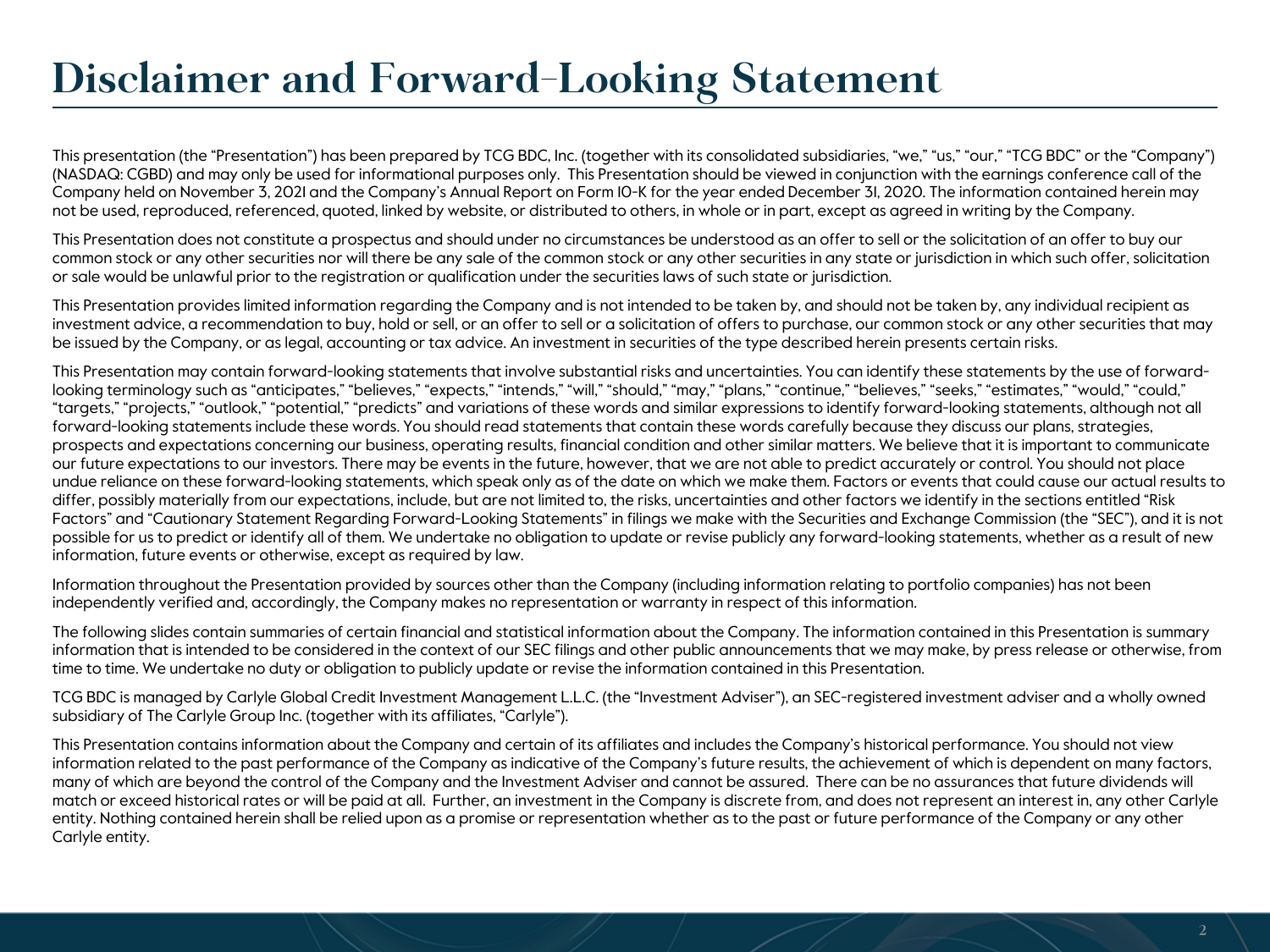## **TCG BDC Highlights**

| <b>TCG BDC</b><br><b>OVERVIEW</b>                           | Middle-market lending oriented BDC externally managed by The Carlyle Group <sup>(1)</sup><br>Current market capitalization of \$755 million <sup>(2)</sup> (NASDAQ listed; ticker: CGBD)<br>$\bullet$<br>Consistent track record of delivering sustainable income to shareholders, with<br>$\bullet$<br>earnings well in excess of base dividend and upside provided by regular recurring<br>supplemental dividends |
|-------------------------------------------------------------|---------------------------------------------------------------------------------------------------------------------------------------------------------------------------------------------------------------------------------------------------------------------------------------------------------------------------------------------------------------------------------------------------------------------|
| <b>INVESTMENT</b><br><b>STRATEGY</b>                        | Directly originate private credit investments with a focus on U.S. private equity<br>finance<br>Maintain appropriately diversified, defensively constructed portfolio of primarily<br>senior secured debt instruments<br>Utilize Carlyle's extensive platform resources to generate differentiated results for<br>shareholders                                                                                      |
| <b>DEFENSIVELY</b><br><b>POSITIONED</b><br><b>PORTFOLIO</b> | Well-diversified by issuer and industry: top IO borrowers and top 3 industries are<br>20% and 29% of exposure, respectively<br>Heavily concentrated in first lien loans, of which ~90% contain a financial covenant<br>Approximately half the exposure of broader markets to cyclical industries                                                                                                                    |
| <b>BENEFITS OF</b><br><b>CARLYLE</b>                        | Founded in 1987, Carlyle is a leading global alternative asset manager with \$293bn<br>of AUM<br>Carlyle's Global Credit segment, with \$66 billion of AUM, has a 20-year track record<br>of successful leveraged finance market investing<br>Carlyle's broad capabilities, scaled capital base, and depth of expertise create<br>sustainable competitive advantages across market environments                     |

Source: The Carlyle Group. As of September 30, 2021 unless otherwise stated.<br>(1) TCG BDC is externally managed by the Investment Adviser, which is a wholly-owned subsidiary of The Carlyle Group. (2) As of November 1, 2021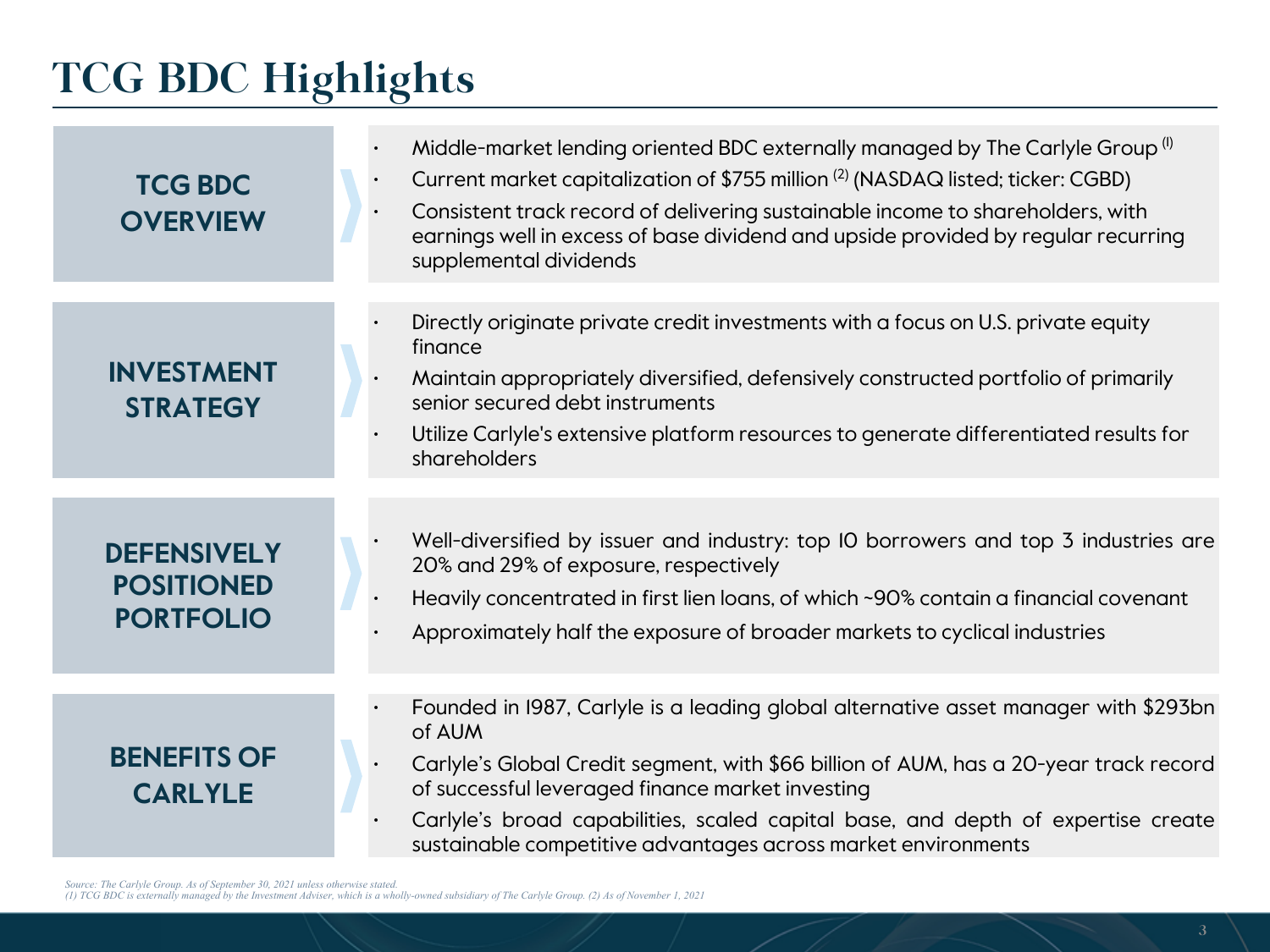## **Q3 2021 Quarterly Results**

| <b>Third</b><br>Quarter<br><b>Results</b>    | Net investment income was \$0.39 per common share, again comfortably exceeding<br>the quarterly base dividend of \$0.32<br>Strong credit performance resulted in net realized/unrealized gains of \$26 million,<br>or \$0.48 per share<br>NAV per common share increased 3.2% to \$16.65 per share at 3Q2I, from \$16.14 at<br>$\bullet$<br>2Q2I, and is 0.5% higher than the 4QI9 NAV of \$16.56 prior to the onset of the<br>pandemic<br>Credit performance remains strong and the fundamentals for COVID impacted<br>$\bullet$<br>borrowers continued to improve |
|----------------------------------------------|---------------------------------------------------------------------------------------------------------------------------------------------------------------------------------------------------------------------------------------------------------------------------------------------------------------------------------------------------------------------------------------------------------------------------------------------------------------------------------------------------------------------------------------------------------------------|
| Portfolio &<br>Investment<br><b>Activity</b> | Total investments at fair value of \$1.9 billion at 3Q21, up 4.1% compared to 2Q21<br>$\bullet$<br>Active deal environment resulted in new investment activity of \$273 million with a<br>$\bullet$<br>weighted average yield on debt investments of 8.0%<br>Repayments of \$135 million and strategic sales of \$88 million, with a combined<br>$\bullet$<br>weighted average yield on debt investments of 7.6%                                                                                                                                                    |
| Dividend &<br>Capital<br><b>Activity</b>     | Paid 3Q2I base dividend of \$0.32 plus a supplemental dividend of \$0.06 per share,<br>$\bullet$<br>resulting in a LTM dividend yield of 8.8% based on quarter-end NAV<br>Declared 4Q2I base dividend of \$0.32 plus a supplemental dividend of \$0.07 per<br>share<br>Share repurchases in 3Q2I totaled 0.5 million shares for \$6.8 million, contributing<br>$\bullet$<br>\$0.02 per share of accretion to net asset value<br>3Q2I net financial leverage of I.07x, essentially flat to 2Q2I and at the lower end of<br>I.Ox-I.4x target range                    |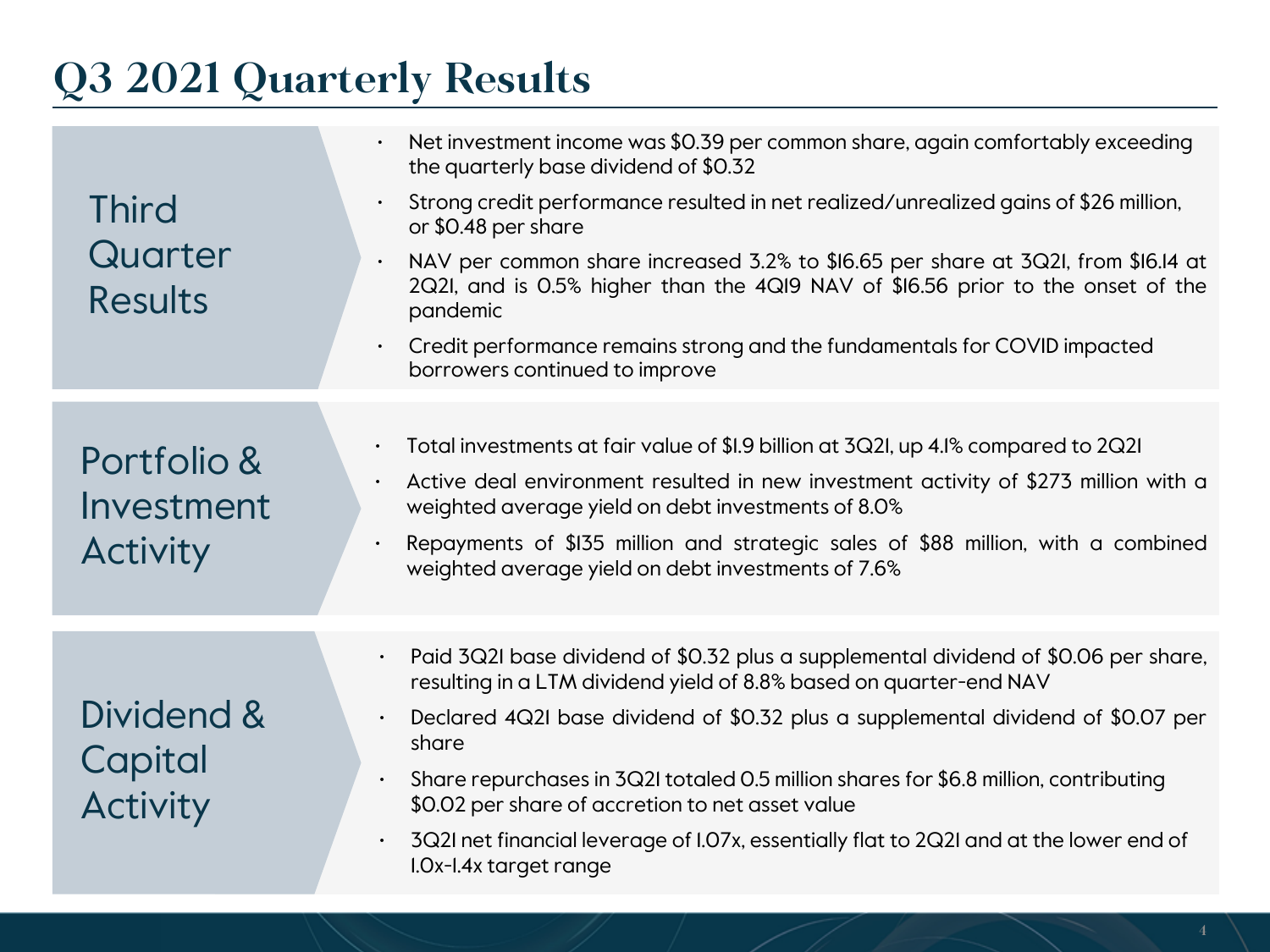### **Portfolio Highlights**

| Total Investments and Commitments (\$mm)        | \$2,131      |
|-------------------------------------------------|--------------|
| Unfunded Commitments <sup>(I)</sup> (\$mm)      | \$183        |
| Total Investments at Fair Value (\$mm)          | \$1,948      |
| Yield of Debt Investments at Cost $(2)$ (%)     | 7.69%        |
| Yield of Debt Investments at Fair Value (2) (%) | 7.92%        |
| Number of Investments                           | 163          |
| Number of Portfolio Companies                   | 123          |
| Floating / Fixed $(3)$ (%)                      | 98.5% / 1.5% |





Note: Totals may not sum due to rounding. (1) Excludes the Company's commitments to fund capital to Middle Market Credit Fund, LLC ("Credit Fund"), which is not consolidated with the Company. (2) Weighted average vields of of accretion of discounts and amortization of premiums and are based on interest rates as of period end. Actual yields earned over the life of each investment could differ materially from the yields presented above. Weight *TCG BDC's investment in Credit Fund or Credit Fund II. (3) % of fair value of first and second lien debt.*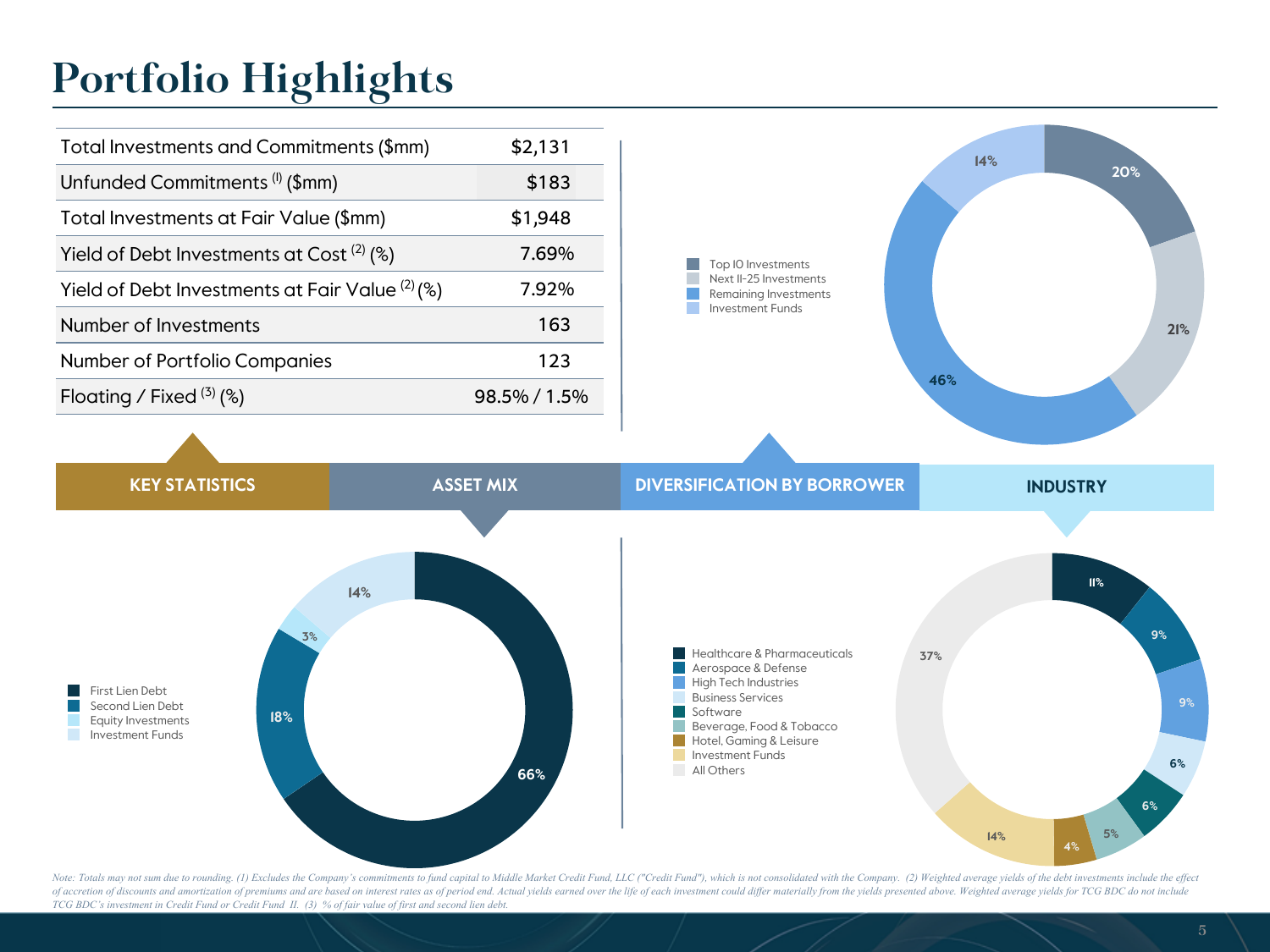### **Financial Performance Summary**

| (Dollar amounts in thousands, except per share data)                                  | Q3 2020         | Q4 2020     | <b>QI 2021</b> | Q2 2021     |            | Q3 2021     |
|---------------------------------------------------------------------------------------|-----------------|-------------|----------------|-------------|------------|-------------|
| Key Metrics per Common Share                                                          |                 |             |                |             |            |             |
| Net Investment Income <sup>(I)</sup>                                                  | \$<br>$0.36$ \$ | $0.38$ \$   | $0.36$ \$      | 0.38        | $\vert$ \$ | 0.39        |
| Net Realized & Unrealized Gains (Losses)                                              | 0.22            | 0.28        | 0.29           | 0.39        |            | 0.48        |
| Net Income (Loss)                                                                     | 0.58            | 0.66        | 0.65           | 0.77        |            | 0.87        |
| <b>Dividends Paid</b>                                                                 | 0.37            | 0.36        | 0.37           | 0.36        |            | 0.38        |
| Impact of Share Repurchases                                                           |                 | 0.08        | 0.03           | 0.02        |            | 0.02        |
| <b>Net Asset Value</b>                                                                | \$<br>15.01     | \$<br>15.39 | \$<br>15.70 \$ | 16.14       | \$         | 16.65       |
| Common Shares Outstanding (in thousands)                                              |                 |             |                |             |            |             |
| Weighted Average Shares Outstanding for the Period                                    | 56,309          | 55,961      | 55,039         | 54,538      |            | 53,955      |
| Shares Outstanding at End of Period                                                   | 56,309          | 55,320      | 54,809         | 54,210      |            | 53,714      |
| Portfolio Highlights                                                                  |                 |             |                |             |            |             |
| <b>Total Investments at Fair Value</b>                                                | \$1,948,173     | \$1,825,749 | \$1,841,634    | \$1,872,311 |            | \$1,948,206 |
| Number of Portfolio Companies                                                         | 114             | 117         | 119            | 118         |            | 123         |
| Average Size of Investment in Portfolio Company<br>(Notional) $(2)$                   | \$18,380        | \$16,200    | \$16,389       | \$16,533    |            | \$16,358    |
| Weighted Average all-in Yield on Debt Investments at<br>Amortized Cost <sup>(3)</sup> | 7.44%           | 7.57%       | 7.63%          | 7.73%       |            | 7.69%       |
| Weighted Average all-in Yield on Debt Investments at<br>Fair Value <sup>(3)</sup>     | 7.94%           | 8.01%       | 7.99%          | 8.01%       |            | 7.92%       |
| <b>Financial Position (at Quarter End)</b>                                            |                 |             |                |             |            |             |
| <b>Net Assets</b>                                                                     | \$895,222       | \$901,363   | \$910,520      | \$924,831   |            | \$944,394   |
| Debt                                                                                  | 1,074,806       | 983,923     | 945,475        | 1,001,234   |            | 1,061,815   |
| Net Financial Leverage <sup>(4)</sup>                                                 | 1.20x           | 1.06x       | 1.04x          | 1.03x       |            | 1.07x       |
| Statutory Debt To Equity <sup>(5)</sup>                                               | 1.33x           | 1.21x       | 1.16x          | 1.21x       |            | 1.25x       |

Note: The net asset value per share and dividends declared per share are based on the common shares outstanding at each respective quarter-end. Net investment income per common share and net change in realized and unrealiz common share are based on the weighted average number of common shares outstanding for the period. Totals may not sum due to rounding. (1) Net of the preferred dividend. (2) Excludes equity investments. (3) Weighted averag of discounts and amortization of premiums and are based on interest rates as of each respective period end. Actual yields earned over the life of each investment could differ materially from the yields presented above. (4) securities as equity, net of excess cash held at period end, which was \$54.7 million on September 30, 2021. (5) Reflects cumulative convertible preferred securities as debt. These securities are considered "senior securiti *pursuant to the Investment Company Act.*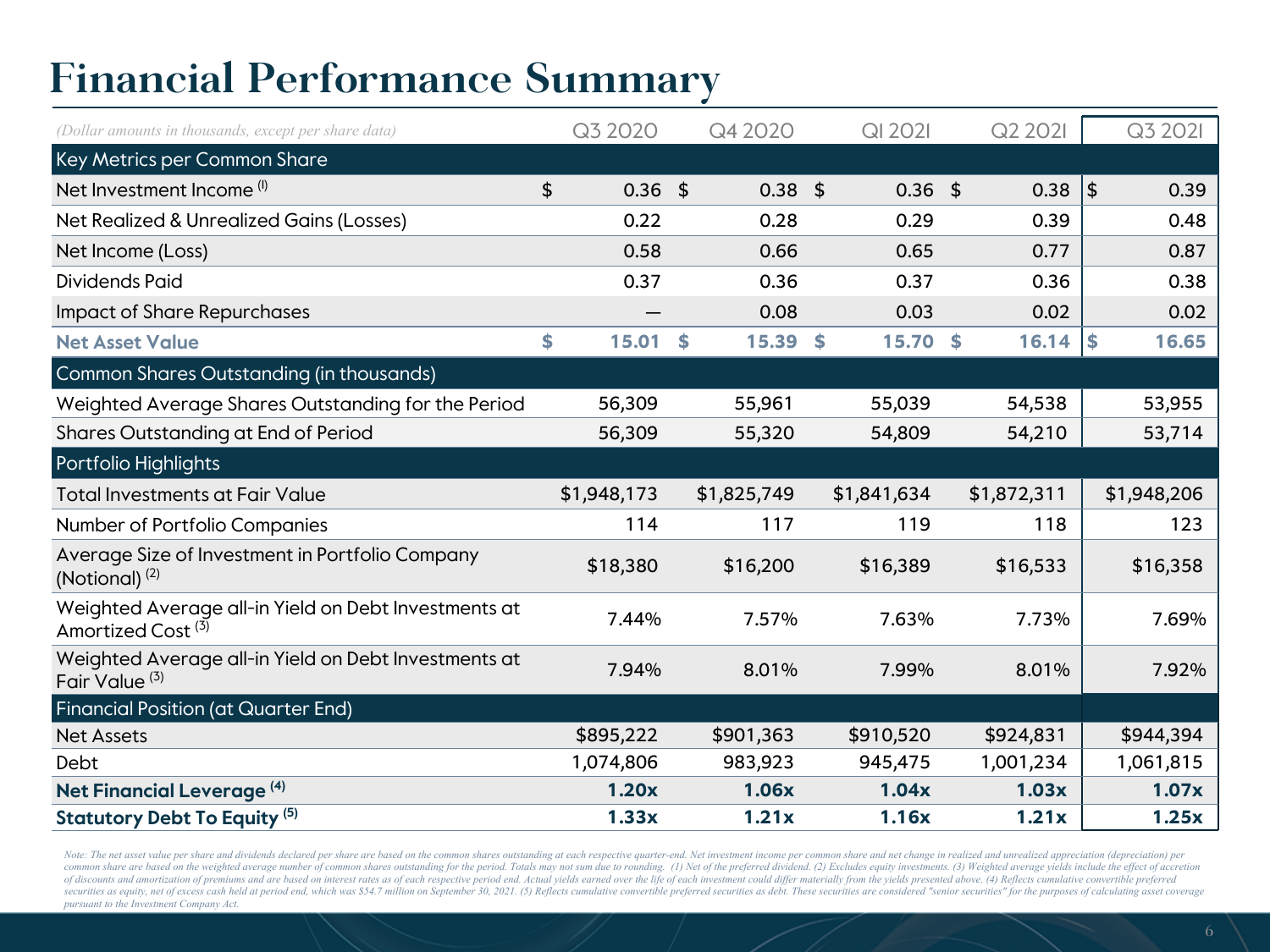### **Origination Activity Detail**

| (Dollar amounts in thousands and based on par/principal) | Q3 2020      | Q4 2020      | <b>QI 2021</b>   | Q2 2021      | Q3 2021                  |
|----------------------------------------------------------|--------------|--------------|------------------|--------------|--------------------------|
| <b>Originations and Net Investment Activity</b>          |              |              |                  |              |                          |
| <b>Investment Fundings</b>                               | \$<br>60,826 | \$256,675    | \$151,422        | \$215,426    | $\frac{1}{2}$<br>276,955 |
| Unfunded Commitments, Net Change                         | 7,706        | 24,184       | (356)            | 27,255       | 6,582                    |
| <b>Sales and Repayments</b>                              | (36, 441)    | (400, 016)   | (3)<br>(149,050) | (202, 624)   | (215, 120)               |
| <b>Net Investment Activity</b>                           | 32,091<br>\$ | \$(119, 157) | 2,016<br>\$      | 40,057<br>\$ | 68,417<br>\$             |
|                                                          |              |              |                  |              |                          |
| Originations by Asset Type <sup>(I)</sup>                |              |              |                  |              |                          |
| First Lien Debt                                          | 99.4 %       | 82.3 %       | 65.0 %           | 85.2 %       | 78.6%                    |
| Second Lien Debt                                         | $-$ %        | 17.2%        | 34.6%            | 5.8%         | 21.3%                    |
| <b>Equity Investments</b>                                | 0.6%         | 0.5%         | 0.4%             | 9.0%         | 0.2%                     |
|                                                          |              |              |                  |              |                          |
| Total Investment Portfolio at Fair Value <sup>(2)</sup>  |              |              |                  |              |                          |
| <b>First Lien Debt</b>                                   | 73.1%        | 67.0%        | 66.6%            | 66.5%        | 65.5%                    |
| Second Lien Debt                                         | 14.8%        | 15.6%        | 16.3%            | 16.7%        | 18.1%                    |
| <b>Equity Investments</b>                                | 1.7%         | 1.9%         | 1.9%             | 2.9%         | 2.7%                     |
| <b>Investment Funds</b>                                  | 10.5%        | 15.5%        | 15.2%            | 13.9%        | 13.7%                    |

*Please refer to the Company's Form 10-Q for the quarter ended September 30, 2021 ("Form 10-Q") for more information. No assurance is given that the Company will continue to achieve comparable results. (1) Excludes activity related to the Investment Funds. (2) At quarter end. (3) Includes sales of \$247 million to Credit Fund II at its formation.*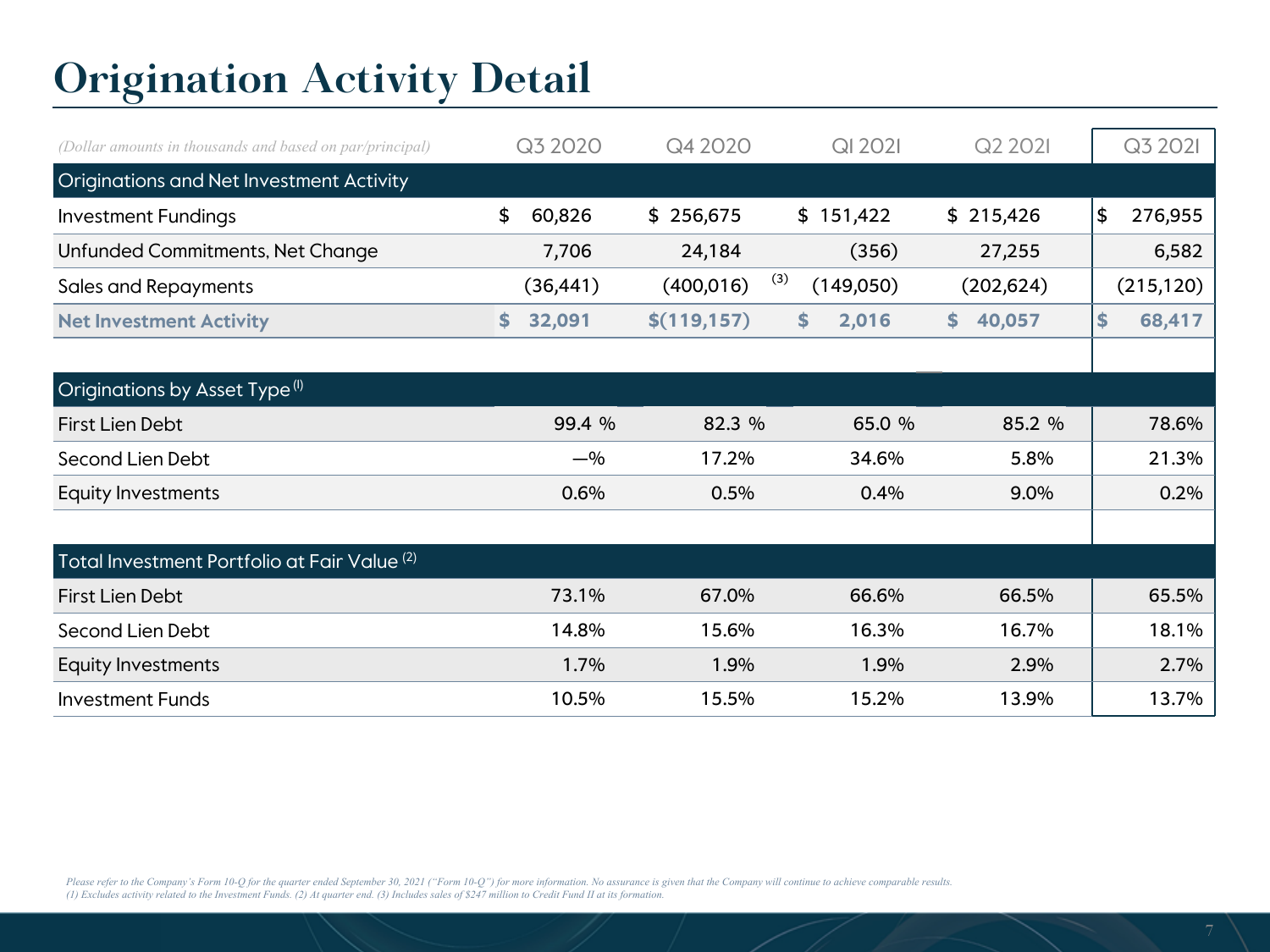## **Quarterly Operating Results Detail**

| (Dollar amounts in thousands, except per share data) | Q3 2020           |                    | Q4 2020     |                    | QI 2021    |                    | Q2 2021 |    | Q3 2021 |
|------------------------------------------------------|-------------------|--------------------|-------------|--------------------|------------|--------------------|---------|----|---------|
| Investment Income                                    |                   |                    |             |                    |            |                    |         |    |         |
| Interest income                                      | \$<br>$33,114$ \$ |                    | $32,242$ \$ |                    | 29,725 \$  |                    | 30,443  | \$ | 33,039  |
| Payment-In-Kind interest income                      | 1,810             |                    | 1,821       |                    | 2,125      |                    | 2,318   |    | 2,441   |
| Income from Credit Funds                             | 5,750             |                    | 6,478       |                    | 7,528      |                    | 7,488   |    | 7,523   |
| Other income                                         | 2,110             |                    | 2,973       |                    | 1,470      |                    | 2,407   |    | 759     |
| <b>Total investment income</b>                       | \$<br>42,784      | \$                 | 43,514 \$   |                    | 40,848 \$  |                    | 42,656  | \$ | 43,762  |
| <b>Expenses</b>                                      |                   |                    |             |                    |            |                    |         |    |         |
| Management fees (1)                                  | \$<br>$7,134$ \$  |                    | $7,063$ \$  |                    | $6,800$ \$ |                    | 6,991   | 5  | 7,233   |
| Incentive fees $(2)$                                 | 4,322             |                    | 4,480       |                    | 4,257      |                    | 4,420   |    | 4,516   |
| Interest expense and credit facility fees            | 8,019             |                    | 8,562       |                    | 7,494      |                    | 7,560   |    | 7,954   |
| Other expenses                                       | 1,688             |                    | 1,466       |                    | 1,494      |                    | 1,909   |    | 1,810   |
| Excise tax expense                                   | 387               |                    | 34          |                    | 124        |                    | 139     |    | 163     |
| <b>Net expenses</b>                                  | \$<br>21,550      | $\mathbf{\hat{5}}$ | 21,605      | $\mathbf{\hat{S}}$ | 20,169     | $\mathbf{\hat{S}}$ | 21,019  | \$ | 21,676  |
|                                                      |                   |                    |             |                    |            |                    |         |    |         |
| <b>Net investment income</b>                         | \$<br>21,234      | \$                 | 21,909      | \$                 | 20,679     | $\mathbf{\hat{S}}$ | 21,637  | \$ | 22,086  |
| Net realized and change in unrealized gains (losses) | 12,374            |                    | 16,254      |                    | 15,225     |                    | 21,231  |    | 25,534  |
| <b>Net income (loss)</b>                             | \$<br>33,608      | $\mathbf{\hat{5}}$ | 38,163      | \$                 | 35,904     | $\mathbf{\hat{S}}$ | 42,868  | \$ | 47,620  |
| Net investment income per Common Share               | \$<br>0.36        | <sup>\$</sup>      | 0.38        | \$                 | 0.36       | $\mathbf{s}$       | 0.38    | \$ | 0.39    |
| Net income (loss) per Common Share                   | \$<br>0.58        | \$                 | 0.66        | \$                 | 0.65       | \$                 | 0.77    | \$ | 0.87    |

(1) Beginning October 1, 2017, the base management fee is calculated at an annual rate of 1.50% of the Company's gross assets, excluding cash and cash equivalents but including assets acquired through the use of leverage. Company's Board of Directors approved a one-third (0.50%) reduction in the 1.50% annual base management fee rate charged by the Investment Adviser on assets financed using leverage in excess of 1.0x debt to equity. Effecti of 1.00% applies to the average value of the Company's gross assets as of the end of the two most recently completed calendar quarters that exceeds the product of (i) 200% and (ii) the average value of the Company's net as *completed calendar quarters. (2) Effective October 1, 2017, the Investment Adviser agreed to charge 17.5% instead of 20% with respect to the entire calculation of the incentive fee.* 

Note: There can be no assurance that we will continue to earn income at this rate and our income may decline. If our income declines, we may reduce the dividend we pay and the yield you earn may decline. Refer to the conso *Part I, Item 1 of the Company's Form 10-Q for additional details.*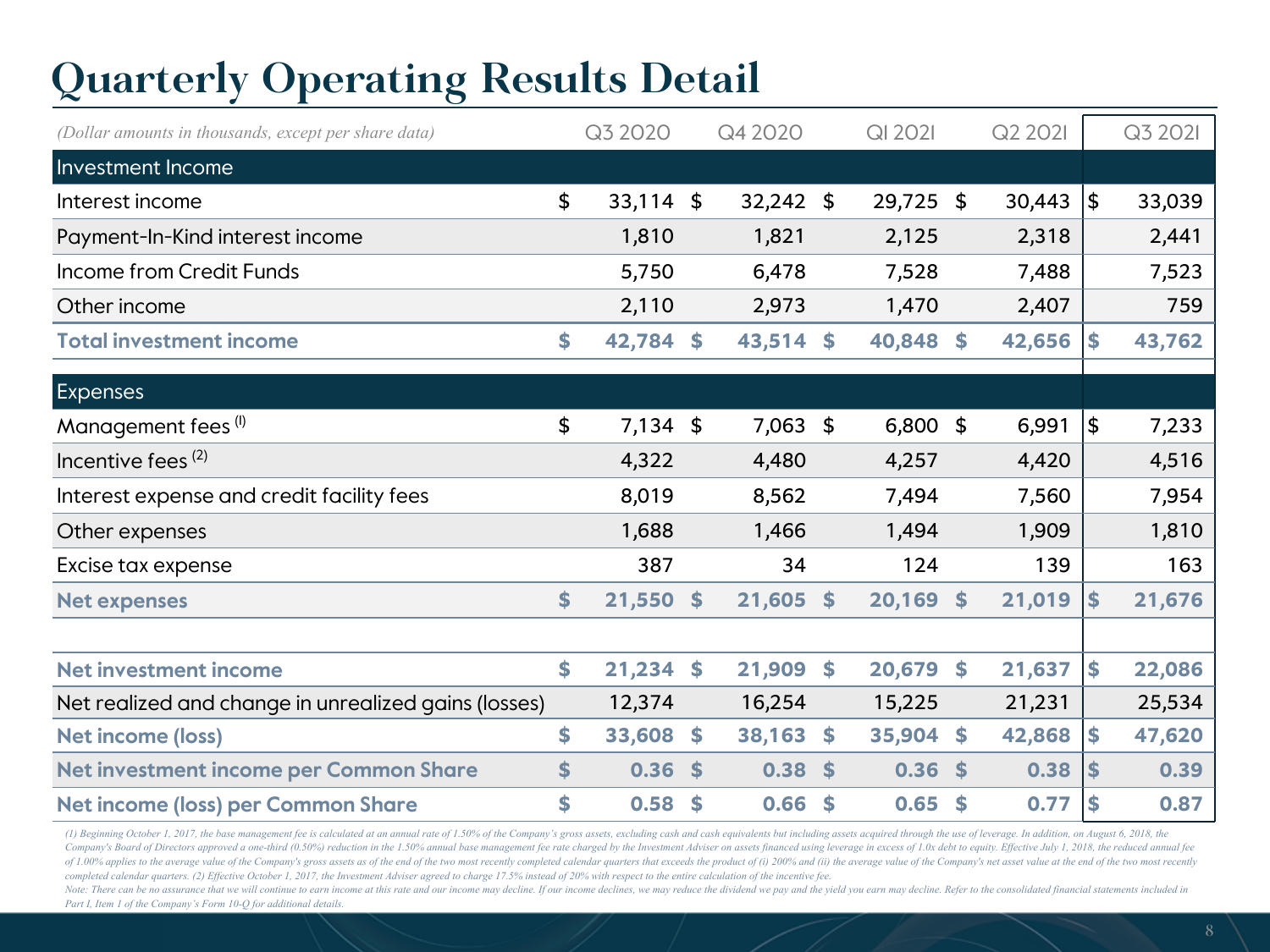## **Quarterly Balance Sheet Detail**

| (Dollar amounts in thousands, except per share data)                    | Q3 2020          | Q4 2020                  | QI 2021             | Q2 2021                  | Q3 2021                 |
|-------------------------------------------------------------------------|------------------|--------------------------|---------------------|--------------------------|-------------------------|
| Assets                                                                  |                  |                          |                     |                          |                         |
| Investments-non-controlled/non-affiliated, at fair value                | \$1,737,044      | \$1,509,271              | \$1,528,400         | \$1,579,256              | $\frac{1}{2}$ 1,643,584 |
| Investments-non-controlled/affiliated, at fair value                    |                  | 26,180                   | 27,650              | 28,562                   | 30,410                  |
| Investments-controlled/affiliated, at fair value                        | 211,129          | 290,298                  | 285,584             | 264,493                  | 274,212                 |
| Total investments, at fair value                                        | 1,948,173        | 1,825,749                | 1,841,634           | 1,872,311                | 1,948,206               |
| Cash, cash equivalents and restricted cash                              | 37,088           | 68,419                   | 35,493              | 59,404                   | 46,164                  |
| Receivable for investment sold/repaid                                   | 74               | 4,313                    | 1,192               | 5,769                    | 23,235                  |
| Deferred financing costs                                                | 3,651            | 3,633                    | 3,502               | 3,386                    | 3,256                   |
| Interest Receivable from non-controlled/non-affiliated Investments      | 12,791           | 12,634                   | 12,948              | 11,388                   | 13,486                  |
| Interest Receivable from non-controlled/affiliated Investments          |                  | 569                      | 580                 | 578                      | 581                     |
| Interest and Dividend Receivable from controlled/affiliated Investments | 5,754            | 6,480                    | 7,925               | 7,961                    | 7,866                   |
| Prepaid expenses and other assets                                       | 856              | 816                      | 813                 | 1,369                    | 1,376                   |
| <b>Total assets</b>                                                     | \$2,008,387      | \$1,922,613              | \$1,904,087         | \$1,962,166              | $\frac{1}{2}$ ,044,170  |
| <b>Liabilities &amp; Net Assets</b>                                     |                  |                          |                     |                          |                         |
| Secured borrowings                                                      | \$<br>513,332 \$ | 347,949                  | 309,397 \$<br>-\$   | 365,060                  | \$<br>425,545           |
| 2015-IR Notes payable, net of unamortized debt issuance costs           | 446,474          | 446,536                  | 446,598             | 446,659                  | 446,721                 |
| Senior Notes, net of unamortized debt issuance costs                    | 115,000          | 189,438                  | 189,480             | 189,515                  | 189,549                 |
| Payable for investments purchased                                       |                  | 809                      | 12,818              | 875                      | 68                      |
| Interest and credit facility fees payable                               | 3,405            | 2,439                    | 2,427               | 2,463                    | 3,045                   |
| Dividend payable                                                        | 20,830           | 19,892                   | 20,280              | 19,502                   | 20,388                  |
| Base management and incentive fees payable                              | 11,473           | 11,549                   | 11,047              | 11,391                   | 11,752                  |
| Administrative service fees payable                                     | 85               | 85                       | 202                 | 373                      | 661                     |
| Other accrued expenses and liabilities                                  | 2,566            | 2,553                    | 1,318               | 1,497                    | 2,047                   |
| <b>Total liabilities</b>                                                | \$1,113,165      | \$1,021,250              | 993,567<br><b>S</b> | \$1,037,335              | \$1,099,776             |
| <b>Net assets</b>                                                       | \$<br>895,222    | 901,363<br><sup>\$</sup> | \$<br>910,520       | <sup>\$</sup><br>924,831 | 944,394<br>\$           |
| <b>Total liabilities &amp; net assets</b>                               | \$2,008,387      | \$1,922,613              | \$1,904,087         | \$1,962,166              | \$2,044,170             |
| <b>Net Asset Value Per Common Share</b>                                 | \$15.01          | \$15.39                  | \$15.70             | \$16.14                  | \$16.65                 |

*Please refer to the Company's Form 10-Q for more information.*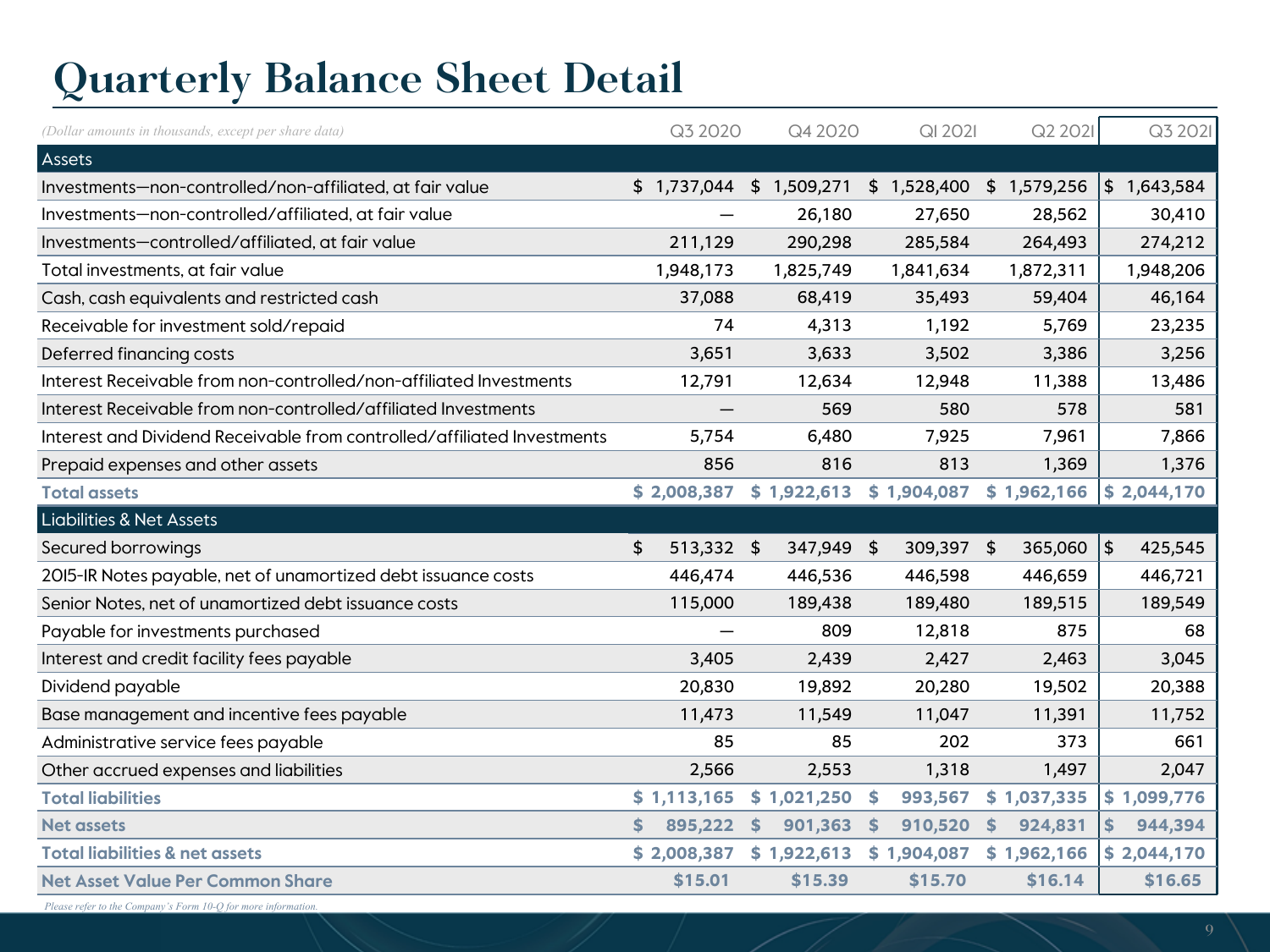### **Investment Funds Update (14% of TCG BDC Portfolio)**

| Total Investments and Commitments (\$mm)                   | \$1,202       |
|------------------------------------------------------------|---------------|
| Unfunded Commitments (\$mm)                                | \$124         |
| Total Investments at Fair Value (\$mm)                     | \$1,078       |
| Yield of Debt Investments $\left(\frac{8}{9}\right)^{(1)}$ | 6.1%          |
| Number of Investments                                      | 56            |
| First Lien Exposure (%)                                    | 100%          |
| Floating / Fixed $(\%)^{(2)}$                              | 100.0% / 0.0% |
| Dividend Yield to TCG BDC                                  | 1 በ%          |

### Key Statistics - Credit Fund **Portfolio Composition - Credit Fund**



| Total Investments and Commitments (\$mm)          | \$244        |
|---------------------------------------------------|--------------|
| Unfunded Commitments (\$mm)                       | \$0          |
| Total Investments at Fair Value (\$mm)            | \$244        |
| Yield of Debt Investments $(\%)$ <sup>(i)</sup>   | 7.3%         |
| Number of Investments                             | 36           |
| First Lien Exposure $(\%)^{(2)}$                  | 89%          |
| Floating / Fixed $\left(\frac{9}{6}\right)^{(3)}$ | 97.8% / 2.2% |
| Dividend Yield to TCG BDC                         | 13%          |
|                                                   |              |

### Key Statistics - Credit Fund II **Portfolio Composition - Credit Fund II**



(1) Weighted average yields at cost of the debt investments include the effect of accretion of discounts and amortization of premiums and are based on interest rates as of period end. Actual yields earned over the life of *from the yields presented above. (2) % of fair value of first and second lien debt.*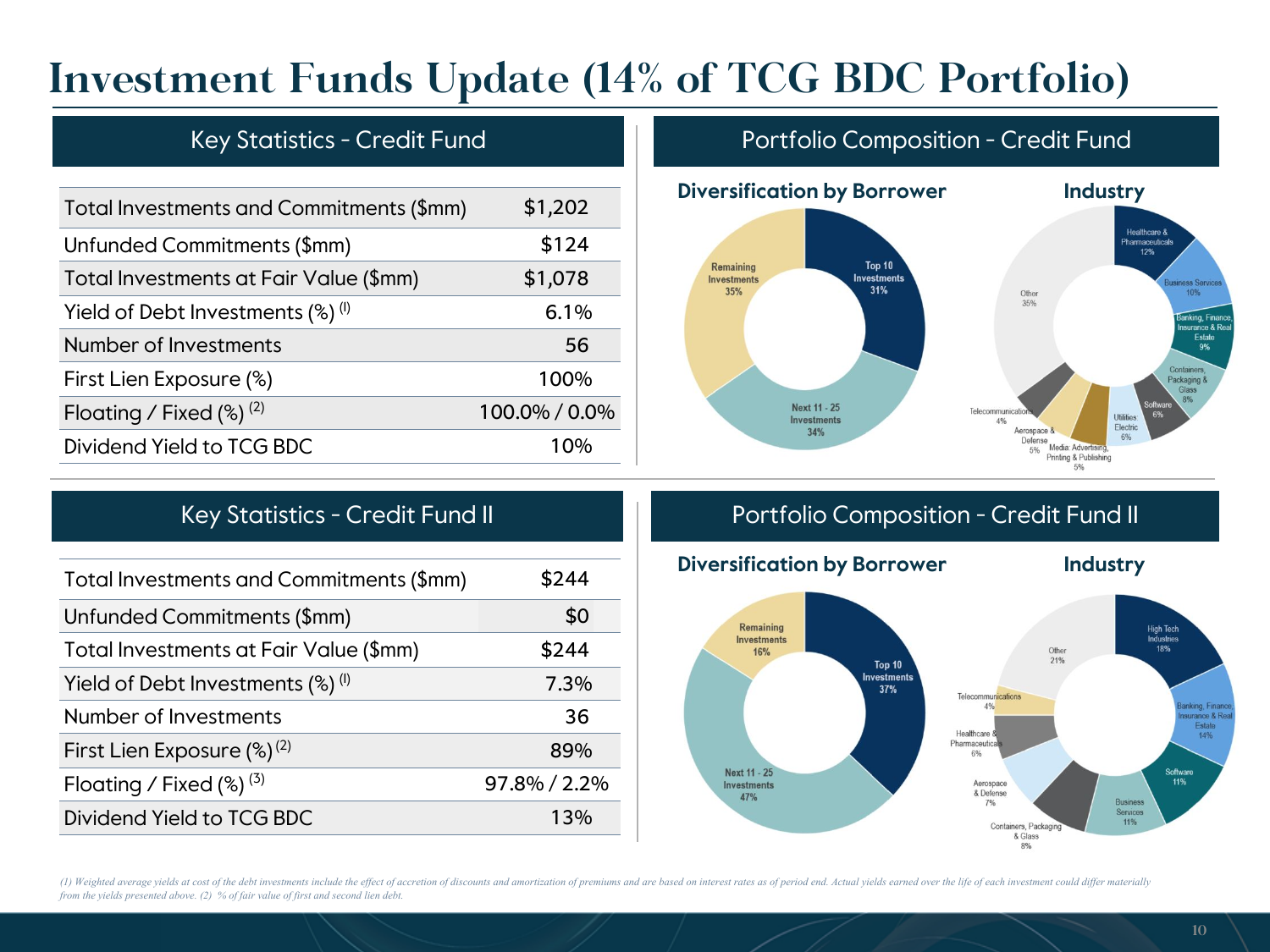### **Net Asset Value Per Share Bridge**





Note: The net asset value per share and dividends declared per share are based on the shares outstanding at each respective quarter-end. Net investment income per share and net change in realized and unrealized appreciatio *weighted average number of shares outstanding for the period. Net investment income is also net of the preferred dividend. Totals may not sum due to rounding.*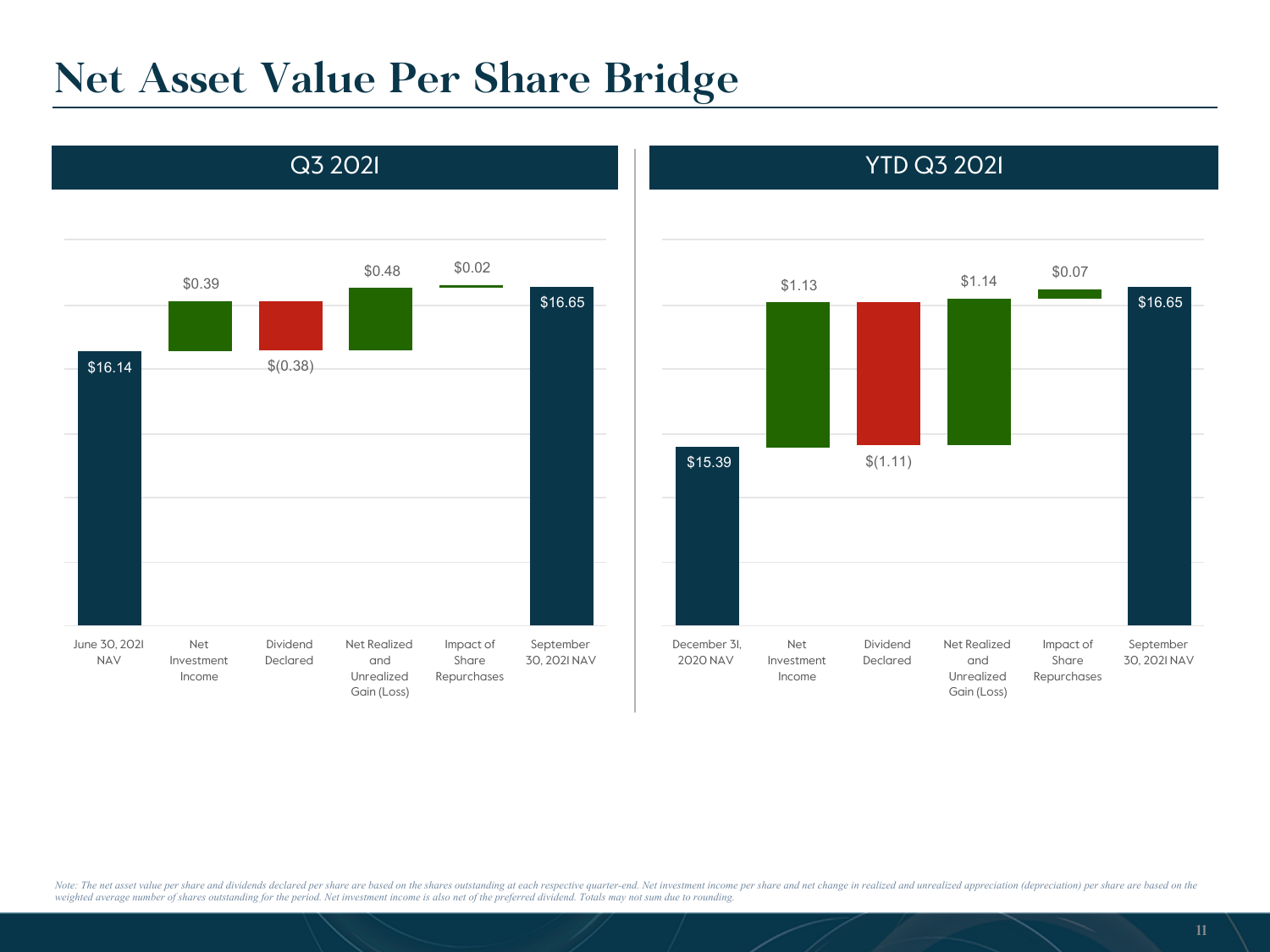### **Risk Rating Distribution**

• As of September 30, 2021, four borrowers were on non-accrual status, representing 3.5% of total investments at fair value and 5.1% at amortized cost.

| <b>Portfolio Risk Ratings</b> |                   |                 |   |                   |                 |    |                    |                 |
|-------------------------------|-------------------|-----------------|---|-------------------|-----------------|----|--------------------|-----------------|
| (Dollar amounts in millions)  |                   | March 3I, 2021  |   |                   | June 30, 2021   |    | September 30, 2021 |                 |
| <b>Internal Risk Rating</b>   | <b>Fair Value</b> | % of Fair Value |   | <b>Fair Value</b> | % of Fair Value |    | <b>Fair Value</b>  | % of Fair Value |
|                               | \$<br>19.1        | $1.3\%$ \$      |   | 6.0               | 0.4%            | \$ | 3.8                | 0.2%            |
| 2                             | 1,097.9           | 71.9%           |   | 1,157.7           | 74.3%           |    | 1,245.1            | 76.5%           |
| 3                             | 324.9             | 21.3%           |   | 333.7             | 21.4%           |    | 311.8              | 19.2%           |
| 4                             | 49.6              | $3.2\%$         |   | 26.5              | 1.7%            |    | 28.1               | $1.7\%$         |
| 5                             | 34.5              | 2.3%            |   | 35.2              | 2.3%            |    | 39.4               | 2.4%            |
| <b>Total</b>                  | 1,526.0           | 100.0%          | S | 1,559.1           | 100.0%          | S  | 1,628.1            | 100.0%          |

| Definition                                                                                                                                                                                                                                                                                                                                                                                                          |
|---------------------------------------------------------------------------------------------------------------------------------------------------------------------------------------------------------------------------------------------------------------------------------------------------------------------------------------------------------------------------------------------------------------------|
| Borrower is operating above expectations, and the trends and risk factors are generally favorable.                                                                                                                                                                                                                                                                                                                  |
| Borrower is operating generally as expected or at an acceptable level of performance. The level of risk to our initial cost<br>bases is similar to the risk to our initial cost basis at the time of origination. This is the initial risk rating assigned to all new<br>borrowers.                                                                                                                                 |
| Borrower is operating below expectations and level of risk to our cost basis has increased since the time of<br>origination. The borrower may be out of compliance with debt covenants. Payments are generally current although there<br>may be higher risk of payment default.                                                                                                                                     |
| Borrower is operating materially below expectations and the loan's risk has increased materially since origination. In<br>addition to the borrower being generally out of compliance with debt covenants, loan payments may be past due, but<br>generally not by more than I2O days. It is anticipated that we may not recoup our initial cost basis and may realize a loss of<br>our initial cost basis upon exit. |
| Borrower is operating substantially below expectations and the loan's risk has increased substantially since origination.<br>Most or all of the debt covenants are out of compliance and payments are substantially delinguent. It is anticipated that we<br>will not recoup our initial cost basis and may realize a substantial loss of our initial cost basis upon exit.                                         |
|                                                                                                                                                                                                                                                                                                                                                                                                                     |